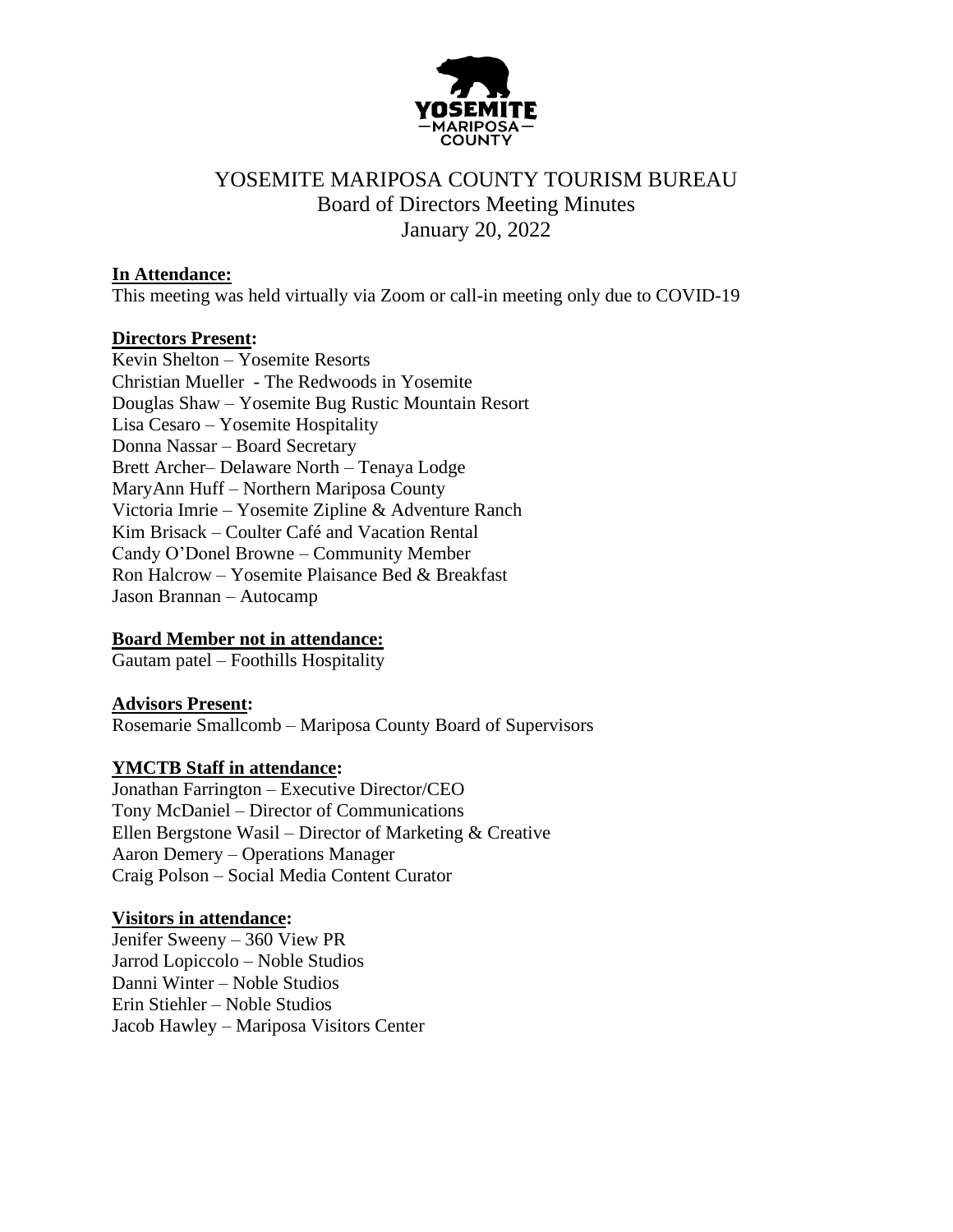

# YOSEMITE MARIPOSA COUNTY TOURISM BUREAU Board of Directors Meeting Minutes January 20, 2022

# **CALL TO ORDER:**

• The meeting was called to order at 1:31 PM by Kevin Shelton

# **SELF-INTRODUCTION BY THOSE IN ATTENDANCE**

## **PUBLIC COMMENTS ON ITEMS NOT ON THE AGENDA BUT WITHIN THE SCOPE**

**OF THIS BOARD** - Members of the audience may address the Board on matters, not on the regular agenda. Brown Act regulations restrict the Board from taking action on any subject presented that is not on the agenda.

Jonathan Farrington – Executive Director/CEO YMCTB

• Welcome Aaron Demery to the YMCTB.

# **INFORMATION AND PRESENTATION MATTERS**

## **Yosemite National Park Update - Lisa Cesaro – Yosemite Hospitality**

- Shuttles in the park are in service.
- Tuolumne store to reopen.

## **Chamber Update - Jacob Hawley – Mariposa Visitors Center**

- Retail is up even though foot traffic is down.
- Goal to have more people coming through.
- Focus on "Made in Mariposa" retail brand sales.

## **Mariposa County Board of Supervisor Update – Rosemarie Smallcombe / Wayne Forsythe**

- Currently redistricting after the 2020 Census.
- TOT was high enough for the county to hire more sheriffs and staff that are needed.
- Planning Mural Project with Cal Trans, 6 Murals total.
- Mariposa Creek maintaining speed.
- Currently in talks to take steps toward more housing in Mariposa.

## **Partner Comments or Updates**

## **Noble Studios – Erin Stiehler and Danni Winter**

- Still seeing intent towards domestic travel.
- International travel restrictions still in place.